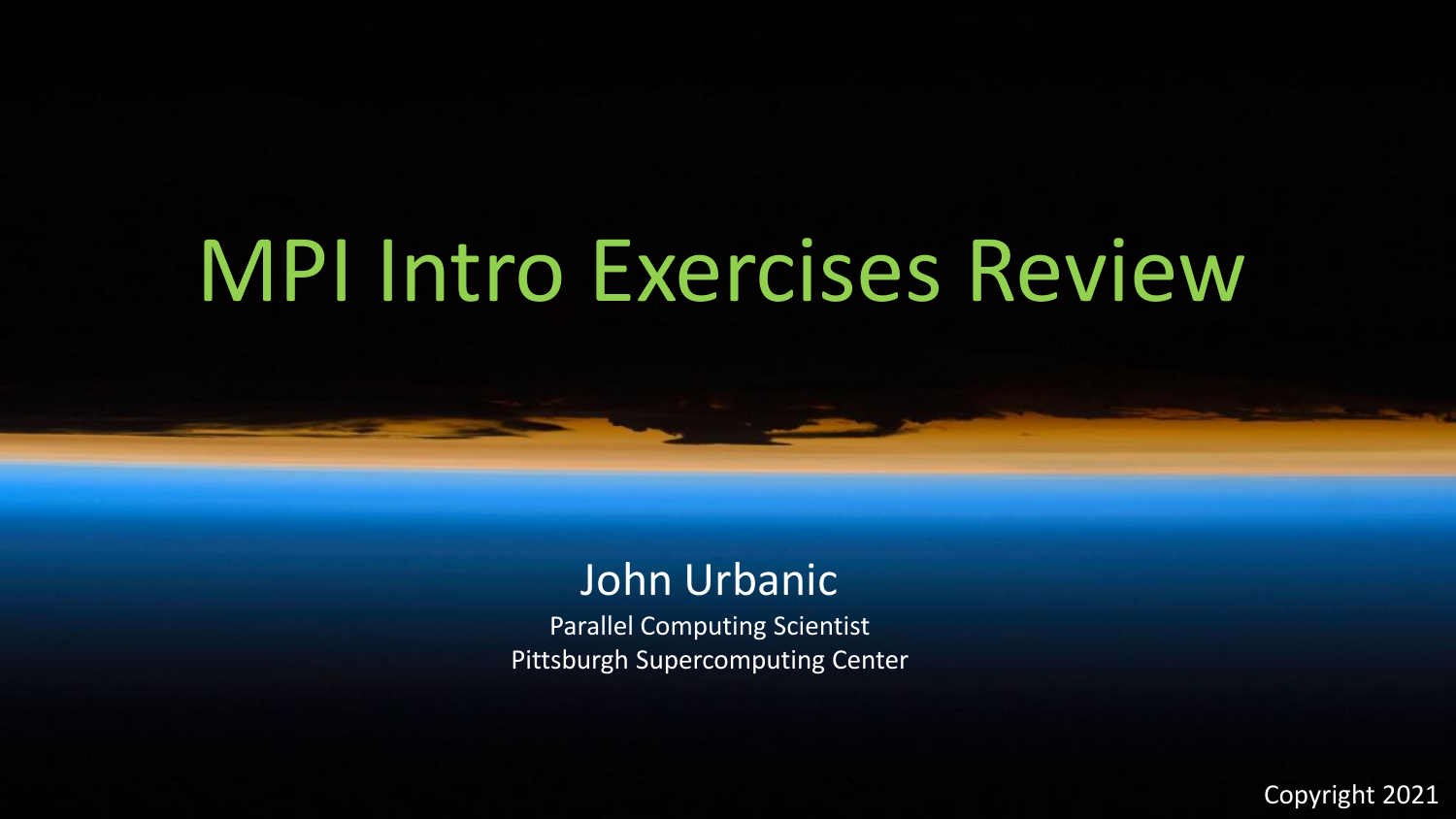### Exercise 1 One C Solution

```
#include <stdio.h>
#include "mpi.h"
main(int argc, char** argv){
  int my_PE_num, number_to_send, message_received;
  MPI_Status status;
  MPI_Init(&argc, &argv);
  MPI_Comm_rank(MPI_COMM_WORLD, &my_PE_num);
 number_to_send = my_PE_num;
  if (my_PE_num==7)
      MPI_Send( &number_to_send, 1, MPI_INT, 0, 10, MPI_COMM_WORLD);
  else
      MPI_Send( &number_to_send, 1, MPI_INT, my_PE_num+1, 10, MPI_COMM_WORLD);
 MPI_Recv( &message_received, 1, MPI_INT, MPI_ANY_SOURCE, 10, MPI_COMM_WORLD, &status);
  printf("PE %d received %d.\n", my_PE_num, message_received);
 MPI_Finalize();
```
}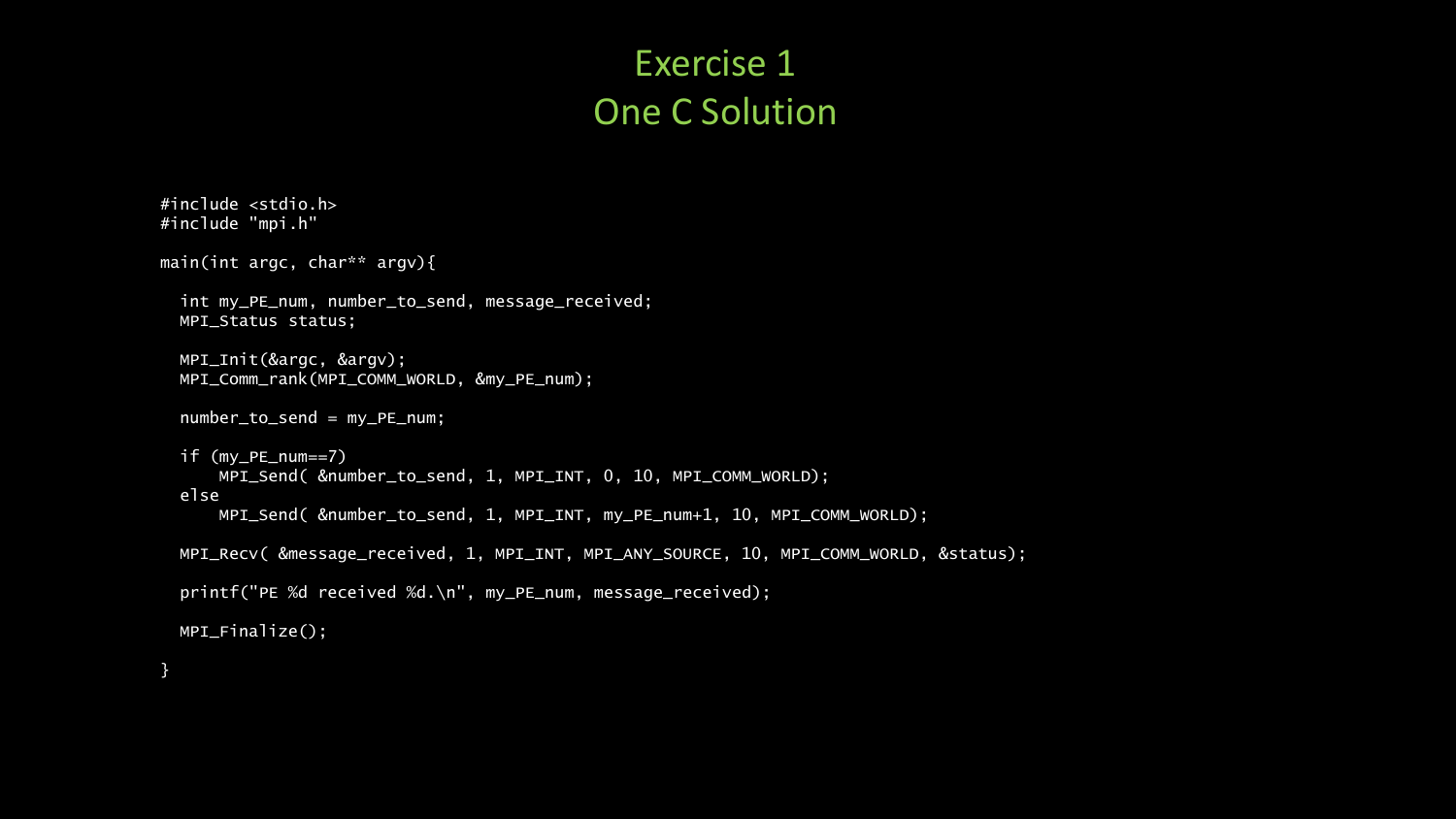### Exercise 1 A Possible Fortran Solution

```
program shifter
implicit none
include 'mpif.h'
integer my_pe_num, errcode, numbertosend, message_received
integer status(MPI_STATUS_SIZE)
call MPI_INIT(errcode)
call MPI_COMM_RANK(MPI_COMM_WORLD, my_pe_num, errcode)
numbertosend = my_pe_num
if (my_pe_num.EQ.7) then
   call MPI_Send(numbertosend, 1, MPI_INTEGER, 0, 10, MPI_COMM_WORLD, errcode)
else
   call MPI_Send(numbertosend, 1, MPI_INTEGER, my_pe_num+1, 10, MPI_COMM_WORLD, errcode)
endif
call MPI_Recv(message_received, 1, MPI_INTEGER, MPI_ANY_SOURCE, 10, MPI_COMM_WORLD, status, errcode)
print *,'PE', my_pe_num, ' received ', message_received, '.'
call MPI_FINALIZE(errcode)
```
end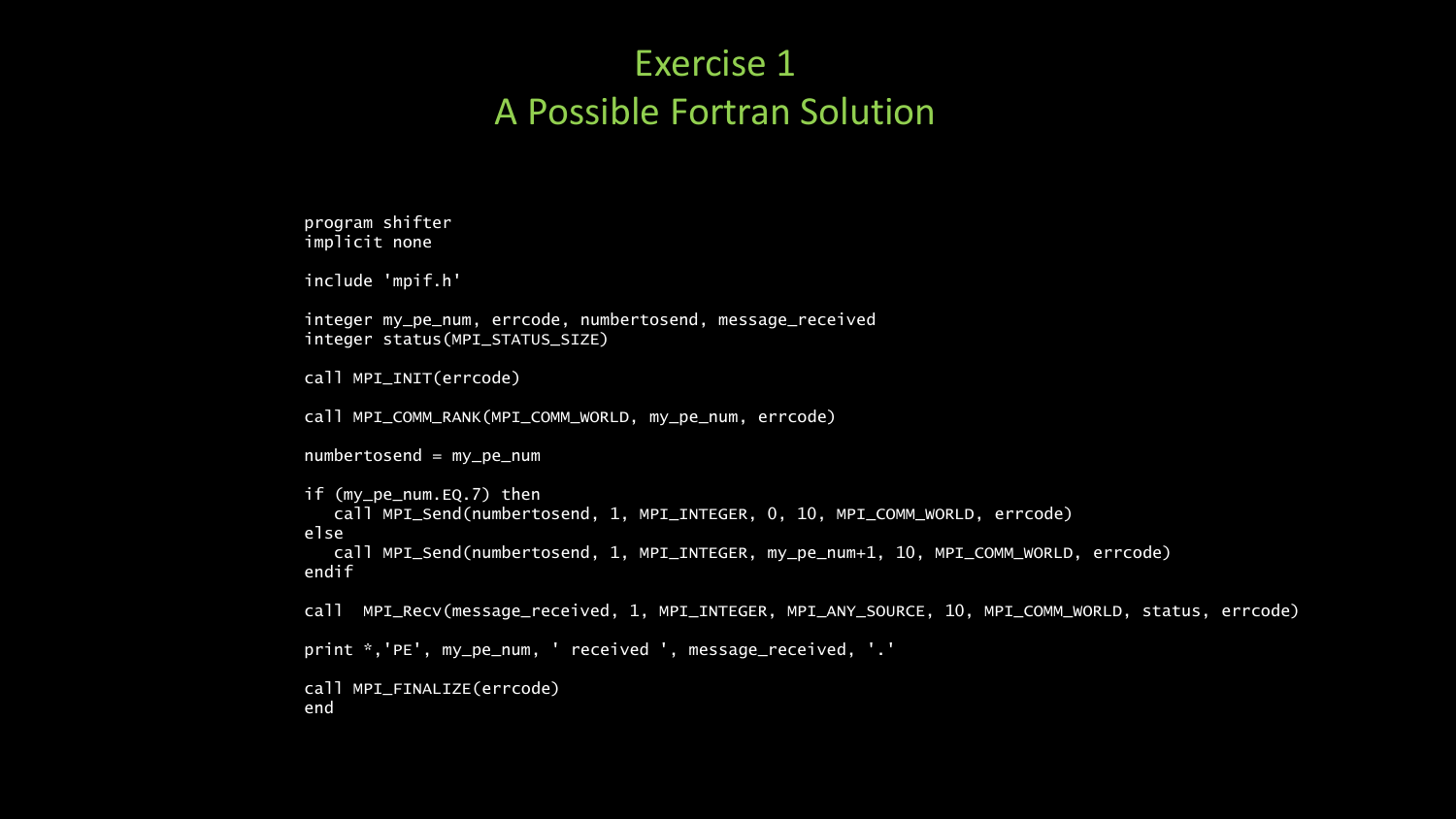## Exercise 1 **Output**

c557-603\$ mpicc solution1.c c557-603\$ mpirun -n 8 a.out PE 2 received 1. PE 0 received 7. PE 4 received 3. PE 3 received 2. PE 5 received 4. PE 1 received 0. PE 7 received 6. PE 6 received 5.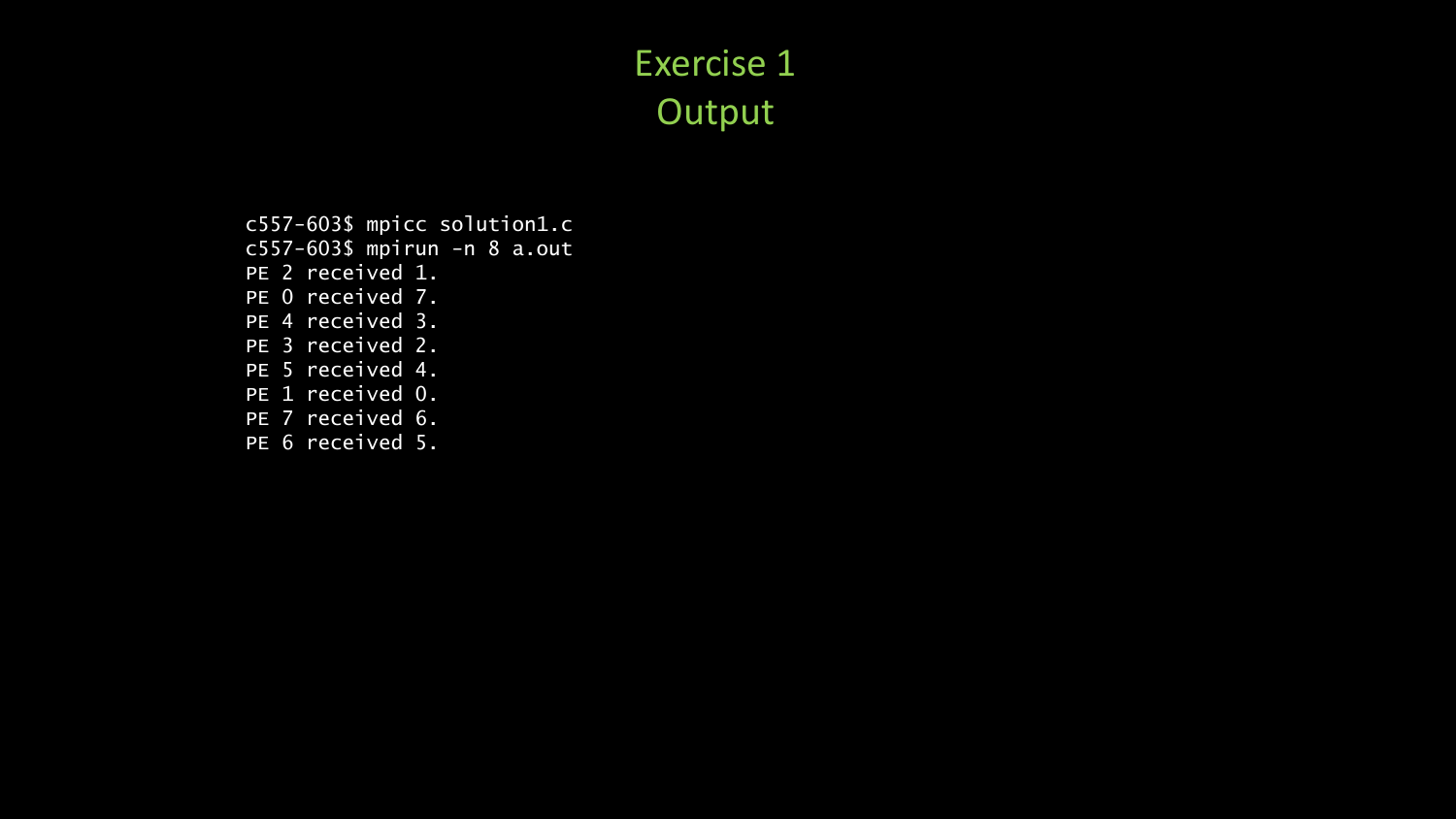## Exercise 1 Technically not perfect.

```
#include <stdio.h>
#include "mpi.h"
main(int argc, char** argv){
  int my_PE_num, number_to_send, message_received;
 MPI_Status status;
  MPI_Init(&argc, &argv);
 MPI_Comm_rank(MPI_COMM_WORLD, &my_PE_num);
  number_to_send = my_PE_num;
  if (my_PE_num==7)
      MPI_Ssend( &number_to_send, 1, MPI_INT, 0, 10, MPI_COMM_WORLD);
  else
      MPI_Ssend( &number_to_send, 1, MPI_INT, my_PE_num+1, 10, MPI_COMM_WORLD);
 MPI_Recv( &message_received, 1, MPI_INT, MPI_ANY_SOURCE, 10, MPI_COMM_WORLD, &status);
  printf("PE %d received %d.\n", my_PE_num, message_received);
 MPI_Finalize();
}
                                                                                           Deadlock!
```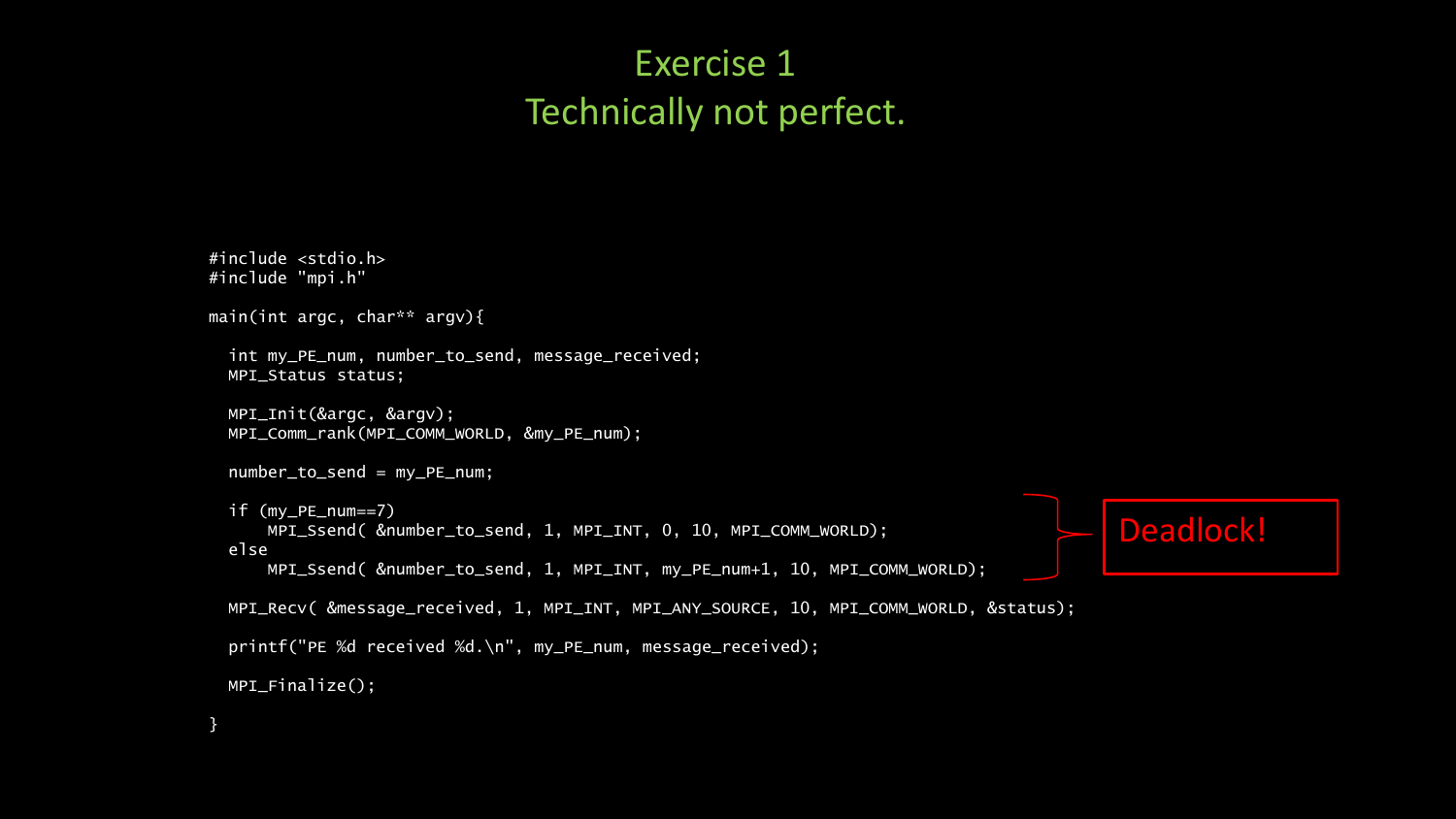### Exercise 1 For the pedants…

```
#include <stdio.h>
#include "mpi.h"
main(int argc, char** argv){
  int my_PE_num, number_to_send, message_received;
 MPI_Status status;
 MPI_Init(&argc, &argv);
 MPI_Comm_rank(MPI_COMM_WORLD, &my_PE_num);
 number_to_send = my_PE_num;
 if (my_PE_num==7){
   MPI_Recv( &message_received, 1, MPI_INT, MPI_ANY_SOURCE, 10, MPI_COMM_WORLD, &status);
   MPI_Ssend( &number_to_send, 1, MPI_INT, 0, 10, MPI_COMM_WORLD);
  }
  else{
   MPI_Ssend( &number_to_send, 1, MPI_INT, my_PE_num+1, 10, MPI_COMM_WORLD);
   MPI_Recv( &message_received, 1, MPI_INT, MPI_ANY_SOURCE, 10, MPI_COMM_WORLD, &status);
  }
  printf("PE %d received %d.\n", my_PE_num, message_received);
 MPI_Finalize();
}
                                                                                                       Breaks
                                                                                                        the
                                                                                                        Deadlock!
```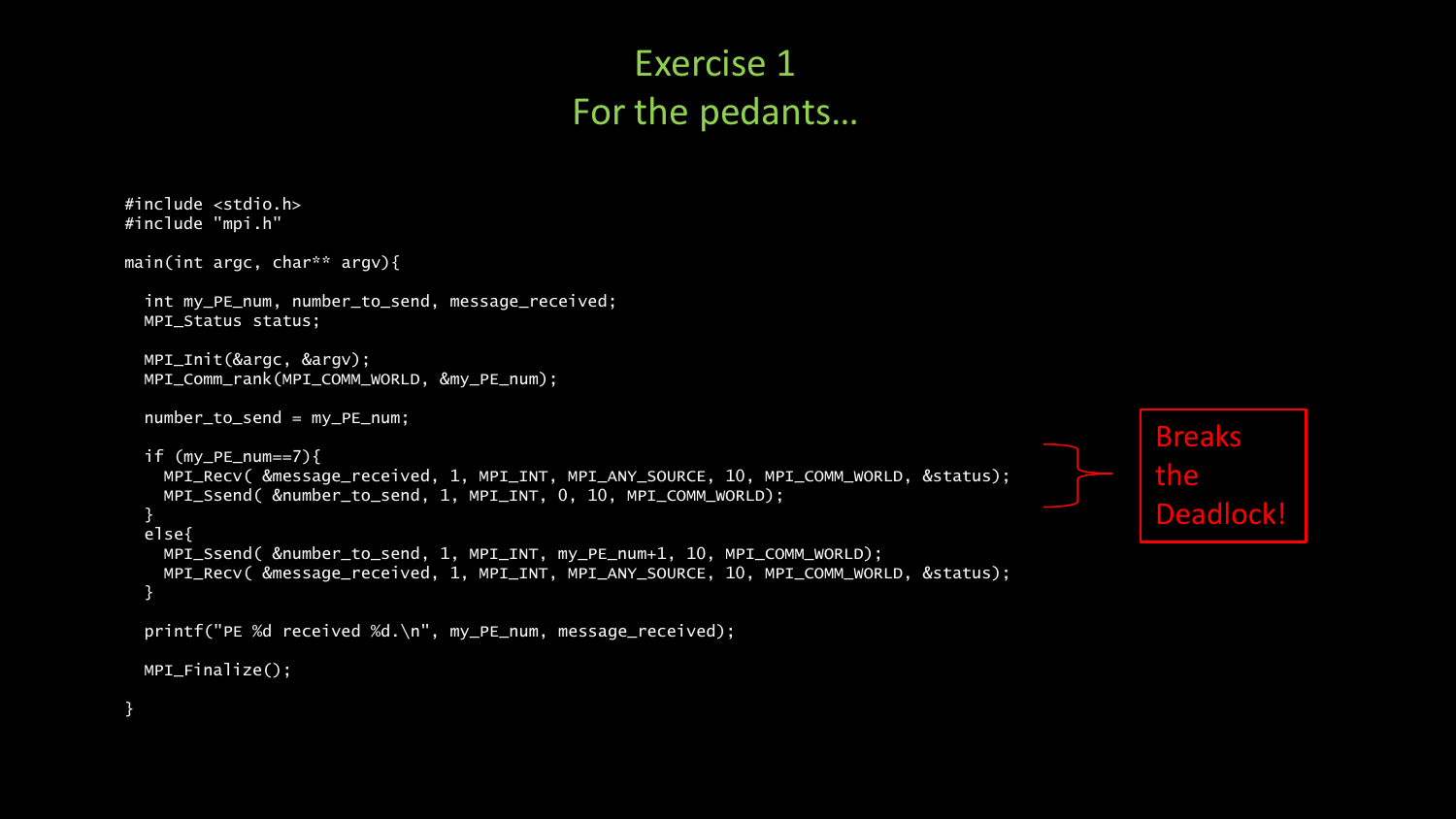## Exercise 2 Impossible Solution

- There is no possible solution.
- You can not accomplish this task with the commands you were given.
- It is simply impossible to be sure there isn't a node somewhere "out there" that hasn't yet responded.
- It is possible to create many "solutions" that will work <u>*almost*</u> all of the time. Particularly on a tightly coupled machine like Stampede.
- What if Bridges was nodes spread around the solar system. Would your answer still work?
- It is generally not hard to write MPI codes that will always work. I gave you a really tricky problem to keep you humble, and not even all of our most basic set of commands to use.